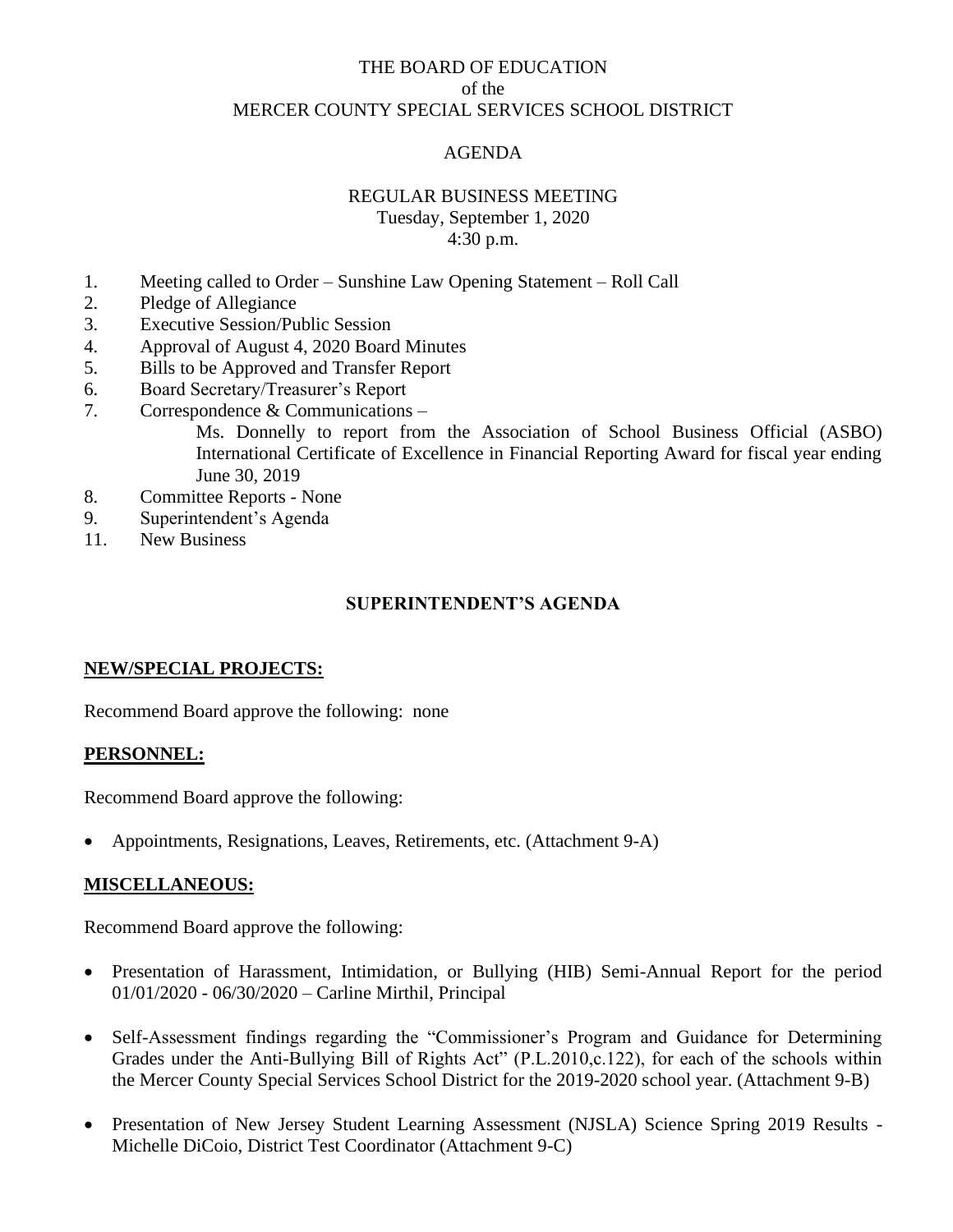AGENDA – MCSSSD September 1, 2020 Page 2

• Revised and/or New Policies, Regulations, or By-Laws - First Reading

**First Reading** -- Revised and/or New Policies, Regulations, or By-Laws (Attachment 9-D)

# *BYLAWS*

NONE

## *POLICIES*

P1648.02 Remote Learning Options for Families (M) P1648.03 Restart and Recovery Plan – Full-Time Remote Instruction (M) P2270 Religion in the Schools P5200 Attendance (M) P8320 Personnel Records (M)

## *REGULATIONS*

R5200 Attendance (M) R8320 Personnel Records (M)

**Second Reading** -- Revised and/or New Policies, Regulations, or By-Laws\* (Attachment 9-E)

#### *BYLAWS*

NONE

#### *POLICIES*

P1648 Restart and Recovery Plan (M) (\*changed from first reading) P2622 Student Assessment (M) P1649 Federal Families First Coronavirus (COVID-19) Response Act (M) P2431.3 Heat Participation Policy for Student-Athlete Safety (M) P5320 Immunization P5330.04 Administering an Opioid Antidote (M) P5610 Suspension (M) P5620 Expulsion (M)

# *REGULATIONS*

R5320 Immunization R5330.04 Administering an Opioid Antidote (M) R5610 Suspension Procedures (M) R8451 Control of Communicable Disease (M)

**Abolished** -- Policies, Regulations, or By-Laws

NONE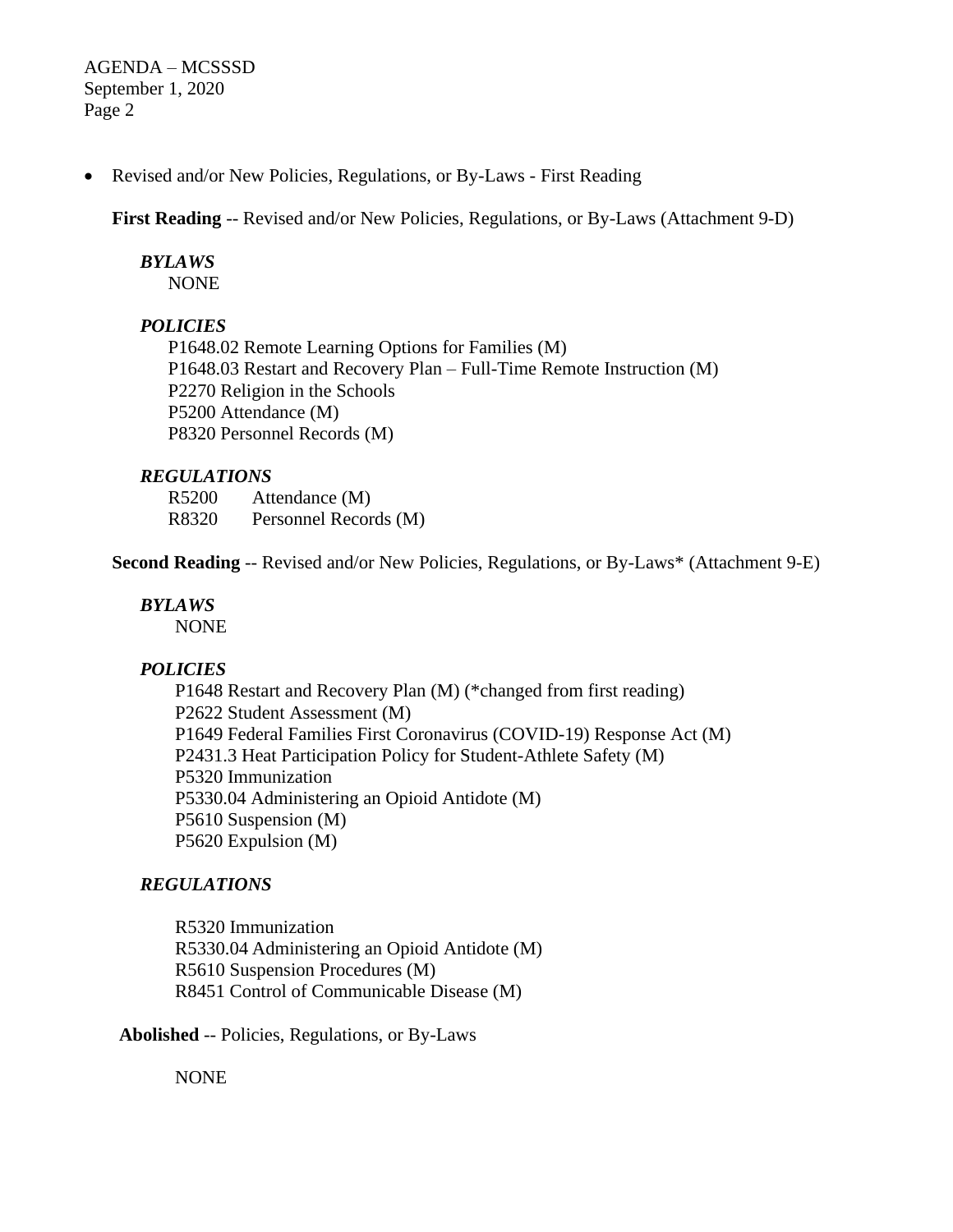AGENDA – MCSSSD September 1, 2020 Page 3

# **REPORTS:**

Recommend Board approve the following:

- Fire and Security Drill(s) for the month of August 2020 none
- Harassment, Intimidation & Bullying as of August 2020:

| <b>Month</b> | <b>Investigations</b> | HIR | Non-HIB |  |  |
|--------------|-----------------------|-----|---------|--|--|
|              |                       |     |         |  |  |
| August       |                       |     |         |  |  |
| <b>TOTAI</b> |                       |     |         |  |  |

• Enrollment Data as of August 2020

|               | July | Aug | <b>Sep</b> | Oct | <b>Nov</b> | <b>Dec</b> | Jan | Feb | Mar | Apr | May | June |
|---------------|------|-----|------------|-----|------------|------------|-----|-----|-----|-----|-----|------|
| 2019-<br>2020 | 497  | 498 | 548        | 546 | 546        | 551        | 544 | 559 | 563 | 561 | 561 | 560  |
| 2020-<br>2021 | 428  | 428 |            |     |            |            |     |     |     |     |     |      |

|                                 | 07/31/2020 | 08/31/2020 |
|---------------------------------|------------|------------|
| Mercer High School              | 170        |            |
| <b>Mercer Elementary School</b> |            |            |
| <b>Regional Day</b>             |            |            |
| Joseph F. Cappello School       |            |            |
| TOTAL:                          |            |            |

#### **NEW BUSINESS**

- a. Approve the Affiliation Agreement between Mercer County Special Services School District Project Child Clinic Program and The CYO - Yardville Branch School beginning September 1, 2020 through June 30, 2021 (Attachment 11-a).
- b. Approve to accept the Project Child Clinic Grant in the amount of \$19,329.00 for the period  $07/01/2020 - 06/30/2021$ .
- c. Approve to accept the Special Child Health Services County grant for \$104,345.00 for the period  $07/01/2020 - 06/30/2021$ .
- d. Approve to accept the Project Adults Grant for \$100,000.00 for the period 07/01/2020 06/30/2021.

AGENDA – MCSSSD